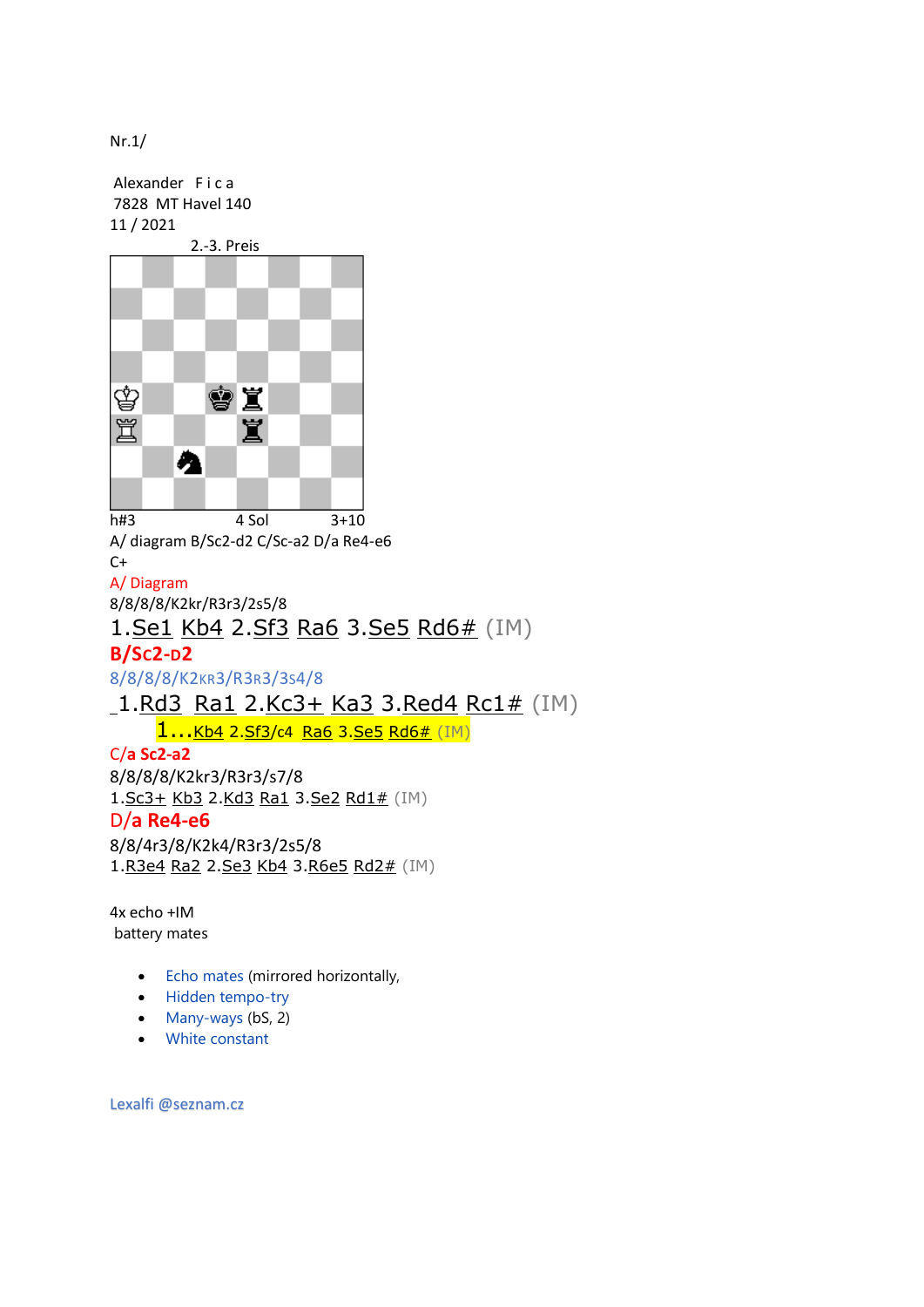Nr 2/

Alexander Fica H2473 Strategems 90-7/2020

 **adjustment -**

39 Ing. J. Burda 72 chess problems 16.7. 2021



 $\overline{HH2***}$  3 sols (8+6) White Bd7 Pe6 Pg6 Re5 Pd4 Ph4 Pf3 Ke2 Black Pe7 Pf7 Pg7 Kf6 Pe4 Pe3  $C+$ 

• 8/3Bppp1/4PkP1/4R3/3Pp2P/4pP2/4K3/8

 $1...$ fxe4 2[.fxe6](http://helpman.komtera.lt/) [Rxe6#](http://helpman.komtera.lt/) 1..[.gxf7](http://helpman.komtera.lt/) 2[.g6](http://helpman.komtera.lt/) [f8=Q#](http://helpman.komtera.lt/)  $1...Rxe4$  $1...Rxe4$  2[.fxg6](http://helpman.komtera.lt/) [Rf4#](http://helpman.komtera.lt/)

**[1.fxe6](http://helpman.komtera.lt/)** [Rg5](http://helpman.komtera.lt/) 2[.e5](http://helpman.komtera.lt/) [dxe5#](http://helpman.komtera.lt/)

**1[.fxg6](http://helpman.komtera.lt/)** [Be8](http://helpman.komtera.lt/) 2[.g5](http://helpman.komtera.lt/) [hxg5#](http://helpman.komtera.lt/)

## **1[.Kxg6](http://helpman.komtera.lt/)** [Rh5](http://helpman.komtera.lt/) 2[.f6](http://helpman.komtera.lt/) [Be8#](http://helpman.komtera.lt/)

- [Active sacrifice](http://helpman.komtera.lt/definition/Active_sacrifice) (black)  $\times$  3
- [Annihilation](http://helpman.komtera.lt/definition/Annihilation)
- [Hidden tempo-try](http://helpman.komtera.lt/definition/Hidden_tempo-try)
- [Place exchange in the final positions](http://helpman.komtera.lt/definition/Place_exchange_in_the_final_positions) (black, kp)
- [Play on the same square](http://helpman.komtera.lt/definition/Play_on_the_same_square) (B1, 2)
- [Play on the same square](http://helpman.komtera.lt/definition/Play_on_the_same_square) (B2, 2)
- [Play on the same square](http://helpman.komtera.lt/definition/Play_on_the_same_square) (W1, 2)
- [Promotion](http://helpman.komtera.lt/definition/Promotion) (Q, 1)
- [Reciprocal capture](http://helpman.komtera.lt/definition/Reciprocal_capture) ( $bP/WP$ )  $\times$  2

Lexalfi @seznam.cz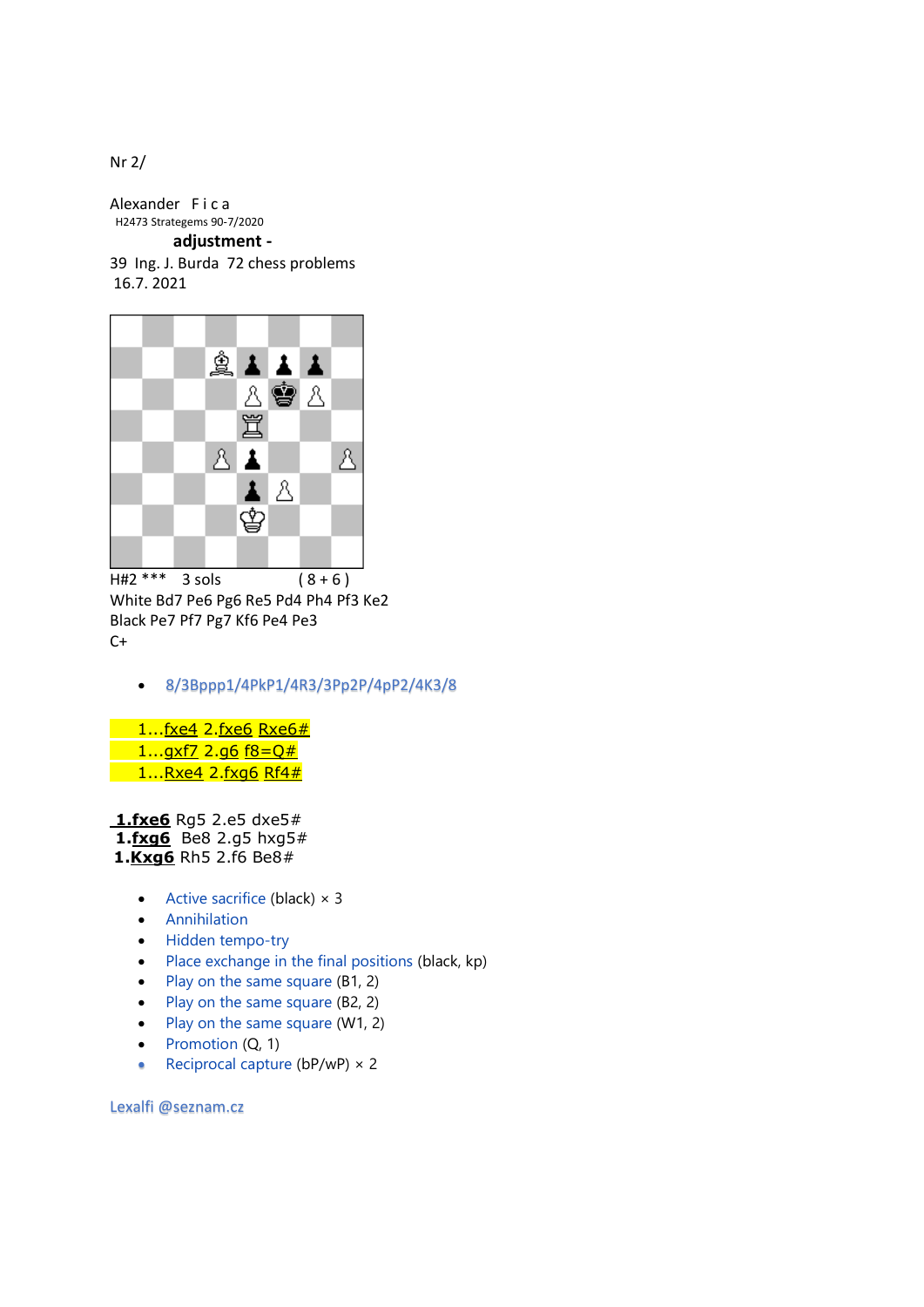Nr. .3/

Alexander F i c a 18727 Die Schwalbe 10/2021



White Sb4 Ke1

Black Ka8 Bb8 Pa7 Pb7 Ba6 Pc6 Pa2 Qc2 Pg2  $C+$ Kb6/pp6/b1p5/8/1S6/8/p1q3p1/4K3

1.Ba6-f1 **Sb4-a6** 2.g2-g1=R **Sa6\*b8** 3.Rg1-g8 **Sb8-a6** 4.Rg8-b8 **Sa6-c7 #** (MM)

1.Ba6-e2 **Sb4\*c6** 2.Be2-d1 **Sc6\*a7** 3.a2 -a1=R **Sa7-c8** 4.Ra1-a7 **Sc8-b6 #** (MM)

- [Annihilation](http://helpman.komtera.lt/definition/Annihilation) × 2
- [Blocking piece replacement](http://helpman.komtera.lt/definition/Blocking_piece_replacement) (bB-bR)
- [Blocking piece replacement](http://helpman.komtera.lt/definition/Blocking_piece_replacement) (bP-bR)
- [Check prevention](http://helpman.komtera.lt/definition/Check_prevention)  $(B-W) \times 2$
- [Chumakov theme](http://helpman.komtera.lt/definition/Chumakov_theme) (p-b, simplified, 2, 2)
- [Crusader theme](http://helpman.komtera.lt/definition/Crusader_theme) × 2
- [Exchange of functions](http://helpman.komtera.lt/definition/Exchange_of_functions) (bPa2/bPg2, Passive / Self-block + Promotion)
- [Exchange of functions](http://helpman.komtera.lt/definition/Exchange_of_functions) (bPa7/bBb8, Captured / Passive self-block
- [Long-trip](http://helpman.komtera.lt/definition/Long-trip) (wS, 4)  $\times$  2
- [Promotion](http://helpman.komtera.lt/definition/Promotion) (rr)
- [Switchback](http://helpman.komtera.lt/definition/Switchback) (wS, with captures),
- **Model mate × 2**
- **Smothered mate × 2**

**lexalfi@seznam.cz**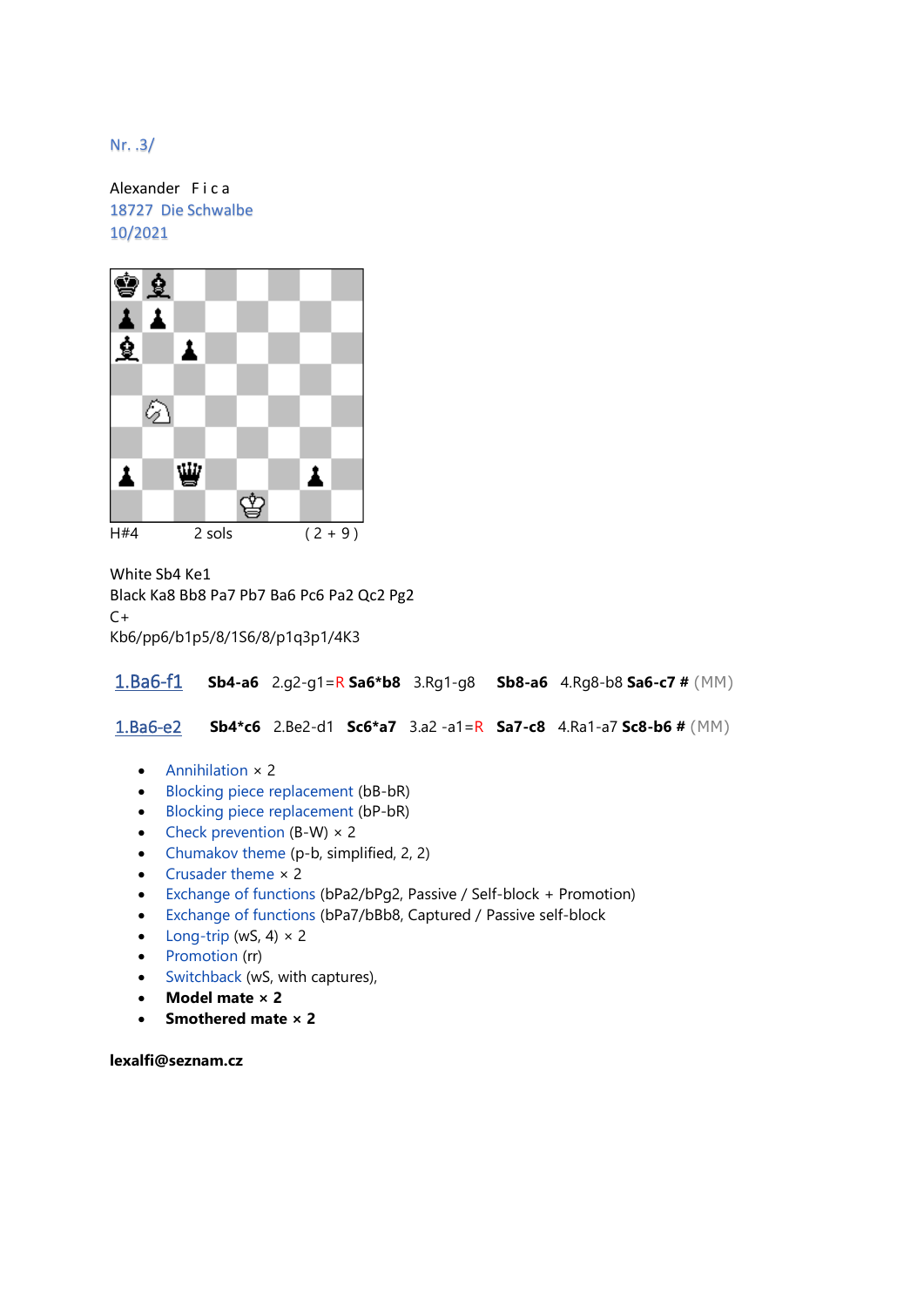Nr.4/

Alexander F i c a 86 Gravjura 30.10./2019



 $H#2,5$  B/ Rd6-d5 (4 + 6) White Kg8 Re6 Pa4 Se3 Black Pc7 Pa5 Kc5 Rd5 Sc4 Pd3  $C+$ 6K1/2p5/3rR3/p1k5/P1s5/3pS3/8/8

1...Re6-e7 2.Rd6-a6 **Re7\*c7 +** 3.Kc5-b6 **Se3-d5 #** 1...Kg8-f7 2.Rd6-c6 **Re6-e5 +** 3.Kc5-d6 **Re5-d5 #**

## **B/ Rd6-d5**

1...Se3-d1 2.Kc5-d4 **Sd1-c3 3.c7-c5 Sc3 -b5 #** 1...Re6-b6 2.Rd5-d6 **Se3-f5 3**.Rd6-c6 **Rb6-b5** #

[Play on the same square](http://helpman.komtera.lt/definition/Play_on_the_same_square) (W3, 2) Model mate × 2 Mates on the same square  $\times$  2 Self-block × 2 > Distant self-block × 1 B Capture × 1 Unblock × 1

**lexalfi@seznam.cz**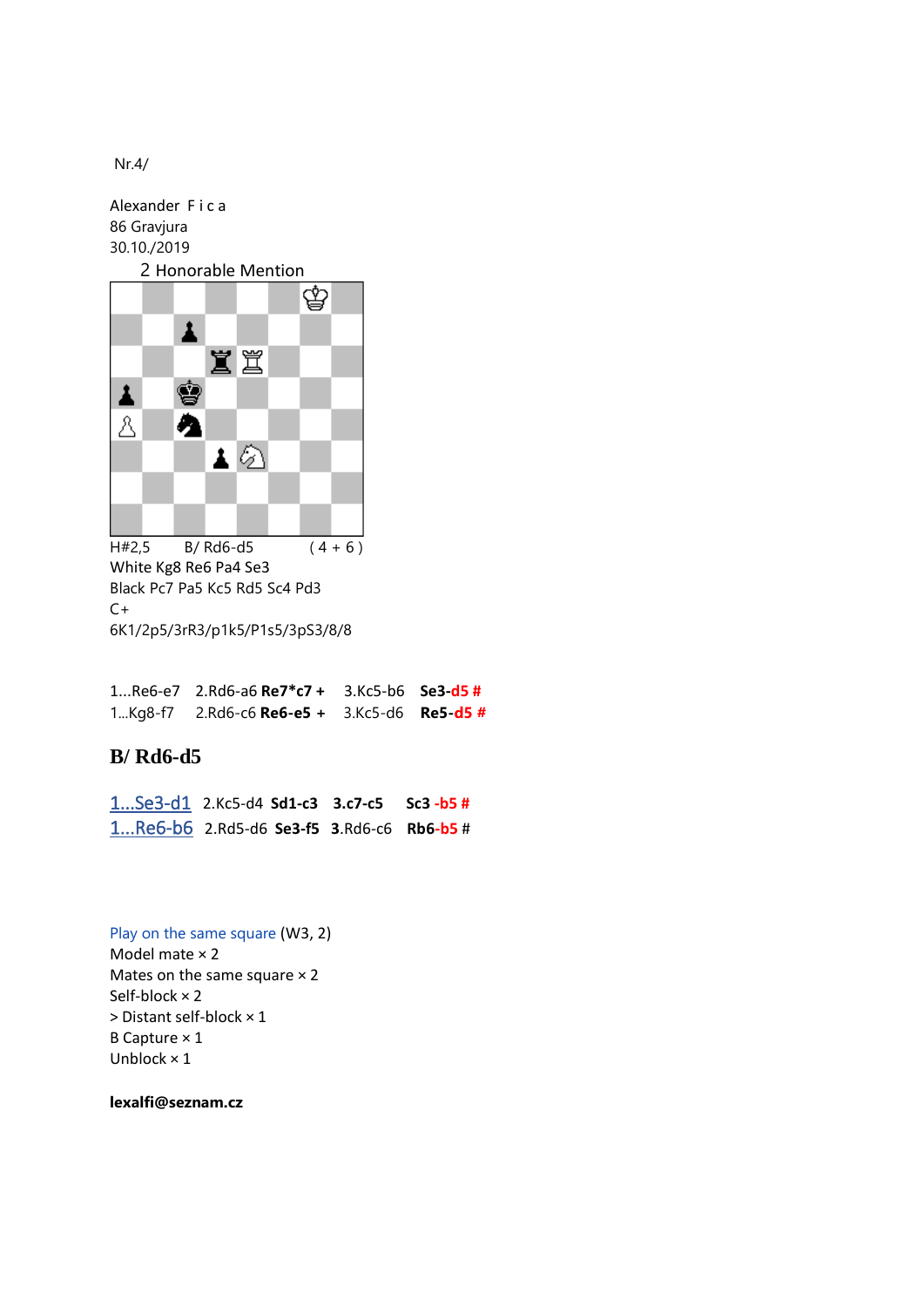**Alexander Fica** MK IVES Tallec 2021 6 Honorable Mention



8/3k4/4S2r/3K4/q7/8/8/8

White Se6 Kd5 Black Kd7 Rh6 Qa4 A/ Diagram, B/ Kd7-d1, C/a Kd7-e3 D/ Se6-h8  $C+$ 

**1.Th6-h8 Kd5-e5 2.Th8-c8 Se6-c5 3.Kd7-d8 Ke5-d6 4.Da4-e8 Sc5-b7#**

**B/ Kd7-d1 1.Kd1-e1 Se6-f4 2.Da4-d1 Kd5-e4 3.Th6-h1 Ke4-e3 4.Th1-f1 Sf4-g2#**

**C/a Kd7-e3 1.Ke3-f3 Kd5-d6 2.Kf3-g4 Kd6-e5 3.Kg4-h5 Ke5-f5 4.Da4-h4 Se6-g7#**

**D/a Se6-h8 1.Kd7-c7 Sh8-f7 2.Kc7-b6 Sf7-d8 3.Kb6-a5 Kd5-c5 4.Th6-a6 Sd8-b7#**

**A/ Minimal B/ Maljutka C/ IM D/** эхо

**lexalfi@seznam.cz**

Nr.5/